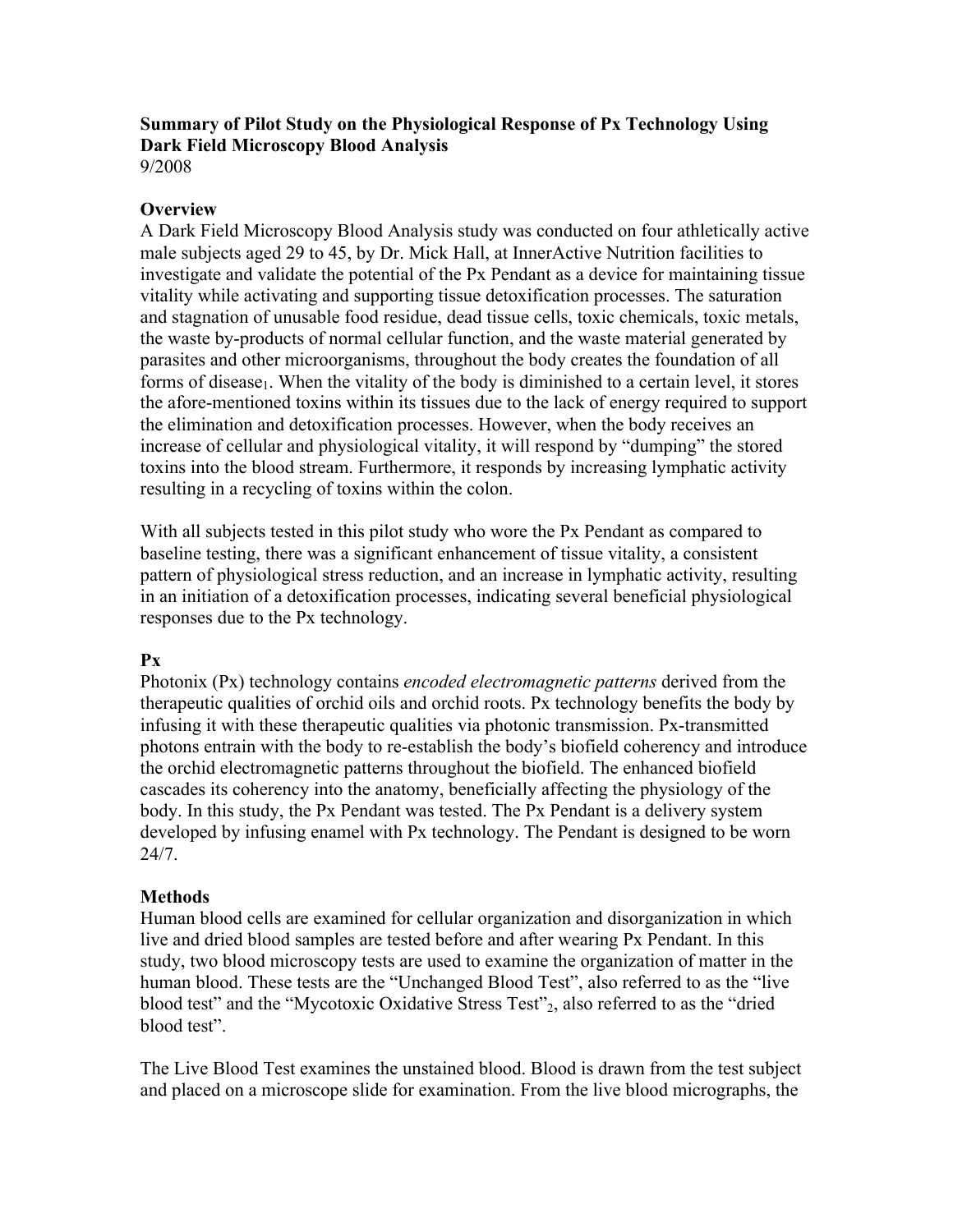organization and disorganization of matter present in the blood plasma such as red blood cells, white blood cells, bacteria, yeast, metals, pesticides, mold and acid crystals can be seen and characterized. The Dried Blood Test examines the coagulation of blood. Blood is drawn from the fingertip and allowed to dry and clot in a normal manner. Note that the states of imbalance are reflected by changes in blood composition and clotting ability. When blood is allowed to clot, the pattern seen in normal healthy subjects is essentially the same. This pattern is characterized by a dense mass of red areas interconnected by dark, irregular lines, completely filling the area of the drop. However, blood containing abnormal artifacts will distort the normal pattern. The blood of a subject under mycotoxic oxidative stress will exhibit a variety of characteristic patterns that deviate from the normal pattern. One common characteristic observed in these abnormal patterns is the presence of "clear" or white areas seen in the dried blood. These clear areas indicate the absence of the fibrin net or red blood cell conglomerate typically found in the normal healthy blood.<sub>4</sub> These areas are the result of cellular disorganization from factors such as EMF exposure, poor diet, etc.

**Results -** Video documentation was recorded of the non-Px baseline followed by a repeat testing of Px affected samples. Testing observations are preceded by their corresponding times on the video documentation.

## **Live Blood Test Results**

## **2:10 – 2:30 Todd Blood Baseline**

- Fungus present, ¾ of white blood cells detoxifying waste material, large volume of acid waste, metals and arteriole plaque, strong rouleuxing, lymphatic stagnation **32:40 - 32:45 Todd Blood with Px Pendant** - release of metals (copper) into blood due to enhanced tissue vitality indicates detoxification process. Notable reduction of rouleuxing.

#### **6:40 – 7:00 Martin Blood Baseline**

– a lot of arterial plaque, a lot of metals, rouleuxing, spicuole material in the background confirms chronic liver stress pattern.

# **39:02 – 39:17 39:10 Martin Blood with Px Pendant**

– decreased rouleux, chunk of released copper into blood due to enhanced tissue vitality indicates detoxification process.

# **14:00 – 14:20 Ozzie Blood Baseline**

- highly caustic substance released from the liver into the intestinal tract pulled back into the blood stream, arteriole plaque, chunks of metal, overlapping of red blood cells (rouleux), area of acids destroying colon, lower back tension, a lot of arteriol plaque present, white blood cells mostly poisoned due to recycling of the waste from the colon **44:39 – 44:56 Ozzie Blood with Px Pendant** – decreased rouleux as compared to baseline sample, liver stress intensified due to extra energy, initiating detoxification process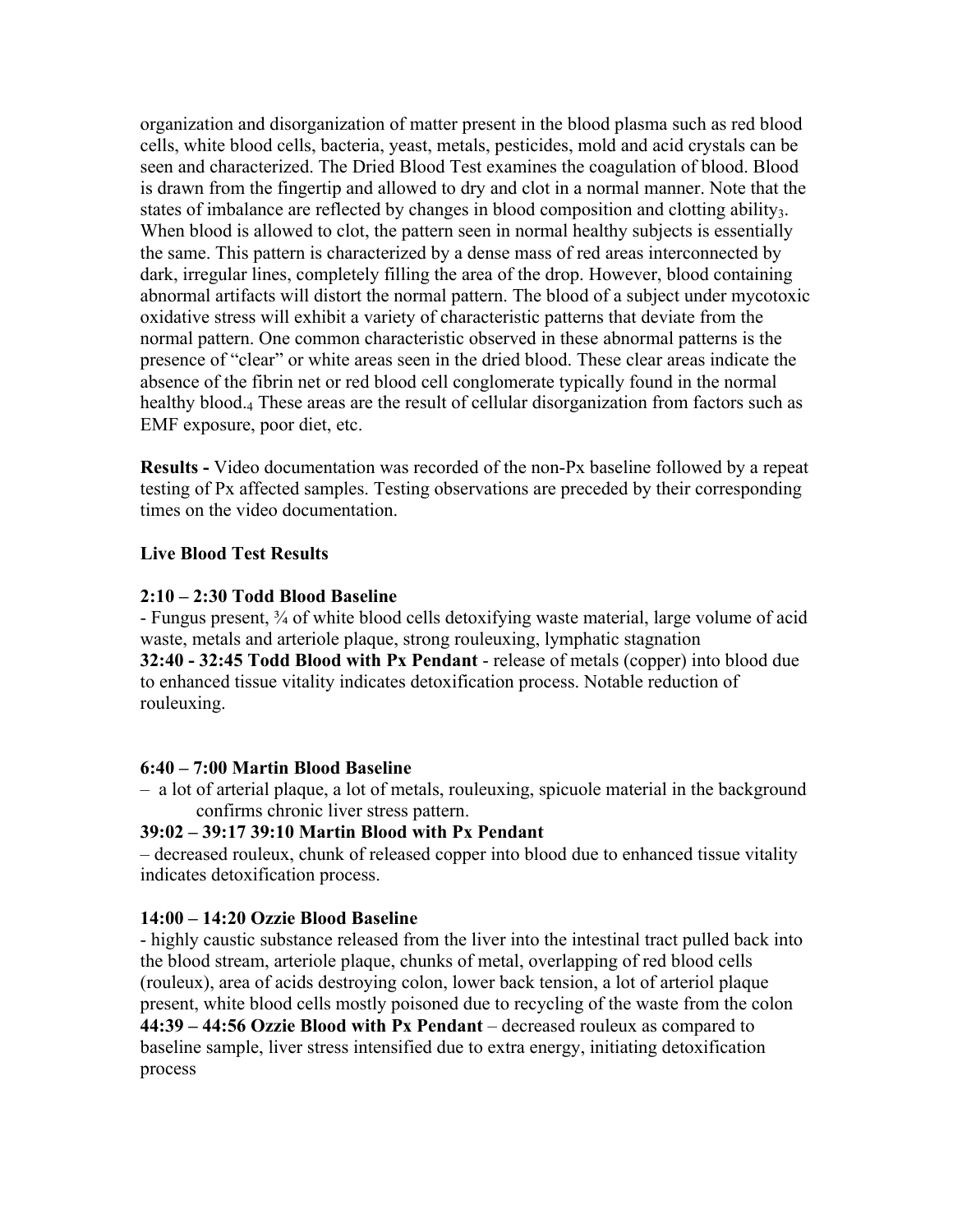## **19:50 – 20:10 Steve Blood Baseline**

- lower back issues causes areas of the blood sample to be destroyed, exposure to more antibiotics than average, average pattern of rouleux, heavy spider-webbing in background showing that the liver has been stressed for years

# **50:00 – 50:20 Steve Blood with Px Pendant**

– Massive toxic dump into colon as result of increase of vitality, dumping poison to normalize function, dumping metals out of tissues into blood (detoxification), removing lymphatic stagnation due to increased vitality. Notable reduction of rouleuxing.

## **Dried Blood Test Results**

# **9:25 – 9:40 Todd's Dried Blood Baseline**

- showing lymphatic stagnation, toxic fluids throughout the body, slight heart stress and free radical damage, prostrate congestion and colon toxicity, bio-unavailability of calcium indicates stress.

## **53:01 - 53:19 Todd Dried Blood with Px Pendant**

- Dried blood better structure, hyper-coagulation of the dried blood denotes a normalized profile. Enhanced lymph drainage, low level stress patterns (due to increased vitality).

## **31:50 – 32:12 Steve Dried Blood Baseline**

– stagnation in liver area, extreme heart stress, congested prostrate – poisoning pretty strong, confirmation of prostrate congestion. - strong stress pattern (spokes)

# **59:40 -59:55 Steve dried blood with Px Pendant**

- Heart stress significantly reduced, diminished spokes (stress reduction very obvious), diminished lymphatic stagnation due to increase in energy. Hyper-coagulation of the dried blood denotes a normalized profile.

#### **12:00 – 12:20 Martin Dried Blood Baseline**

Some congestion in the prostrate, lymphatic congestion, toxic colon. Extreme stress, spokes indicate body holding on to calcium trying to sedate subject. Significant stressing of the body and colon. Long-term liver stress patterns.

#### **55:33 – 55:50 Martin dried blood with Px Pendant**

- Better healthier structure, notable stress reduction and increased vitality indicating a detoxification process, hyper-coagulation of the dried blood denotes a normalized profile.

#### **28:45 – 29:02 Ozzie Dried Blood Baseline**

- prostate congestion and chronic liver stress pattern indicating strong poisoning in the liver, black blotches in blood shows poison from colon.

#### **57:40 – 58:00 Ozzie dried blood with Px Pendant**

- lymphatic congestion very slight, notable stress reduction, hyper-coagulation of the dried blood denotes a normalized profile.

#### **Discussion**

Results of these tests point out that the Px Pendant provides significant increase of energy in conjunction with a consistent pattern of physiological stress reduction. These results